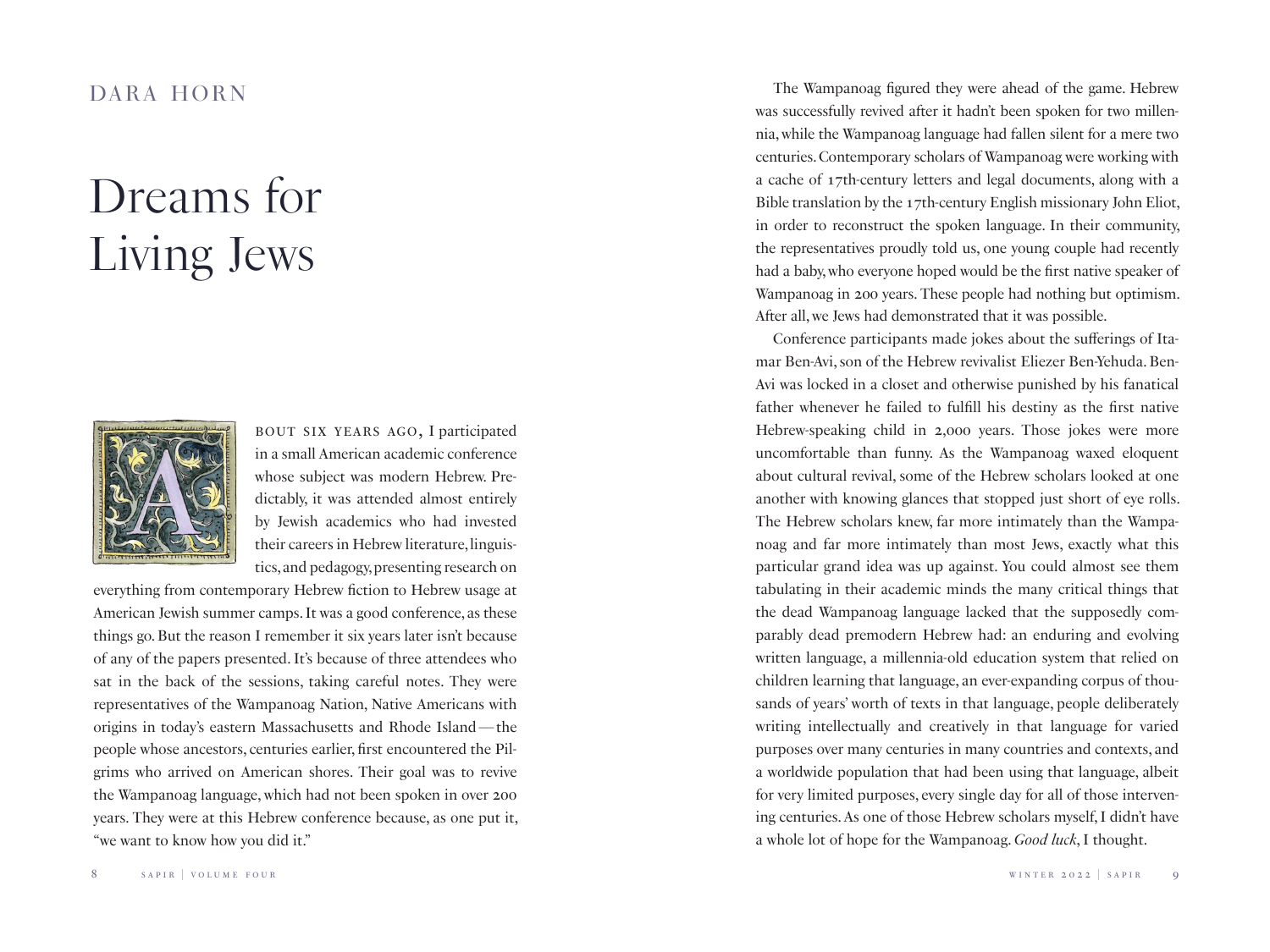I had occasion to think of the Wampanoag again while fielding questions about my new book, the rather pessimistically titled *People Love Dead Jews*, which examines how non-Jewish societies often embrace stories of Jewish deaths while taking almost no interest in the actual content of Jewish culture, not to mention actual living Jews. When readers asked me for better ways to think about the Jewish past and present, I pointed out that non-Jewish societies have a great deal to learn from Judaism's persistence as a counterculture that runs through Western history and from the many ways that Jewish culture has dynamically reinvented itself. That's when I remembered those earnest Wampanoag representatives. They had been doing exactly what I was now recommending: learning from the successes of living Jewish culture, instead of from its devastations.

Recently I looked up the Wampanoag Language Reclamation Project online. Far from being the province of a few scholars, as it seemed to be at that conference, Wampanoag language reclamation is now a going concern for a broad community of people. There are adult-education language classes at beginner and advanced levels. There is a language-immersion preschool and a language afterschool program for older children—which, according to news reports, seems to already have a better track record than most American synagogue Hebrew schools for keeping students involved (though, one must admit, that is a rather low bar). One Massachusetts public-school district, on tribal lands that were just reclaimed in 2015, now teaches Wampanoag language to students in kindergarten through 12th grade.

All this, of course, is very far from actually reviving a spoken language. I saw no evidence of that baby born six years ago now posting TikTok videos in Wampanoag, as Itamar Ben-Avi, had he been a century younger, would surely have been forced by his fanatical father to do. But still, these language schools and programs with an active and engaged community of children and adults were quite a bit more than I, a person entirely ignorant of this particular culture, had expected. I've since learned that

I am now the embarrassed recipient of hundreds of messages from Jewish readers from all walks of life, sharing with me their own degrading personal experiences with this type of erasure or humiliation, often prefacing their stories with 'I never told anyone this before.'

the Wampanoag are far from unique in their efforts at language reclamation—or, most poignantly for me as a Hebrew scholar, in taking their inspiration from its most successful practitioners. Similar language schools among the Maori in New Zealand have based their curricular materials on Israeli ulpan language classes. But here I will admit one shameful private thought. As I looked through the photos and news items from the school district that taught Wampanoag, I found myself suddenly jealous. How the heck, I wondered, did they manage to get this language taught in a *public-school district*? Yes, the school was on tribal lands. But was there, maybe, some way we could pull that off for Hebrew too, at public schools in the United States that had many Jewish students? Why not?

And suddenly I felt my pessimistic self awakening to the wideopen world of unexpected possibilities.

 $\overline{\phantom{0}}$ 

Writing *People Love Dead Jews* was not an exercise that encouraged optimism. The book is a collection of essays about how non-Jewish societies often use or exploit Jewish history to encourage positive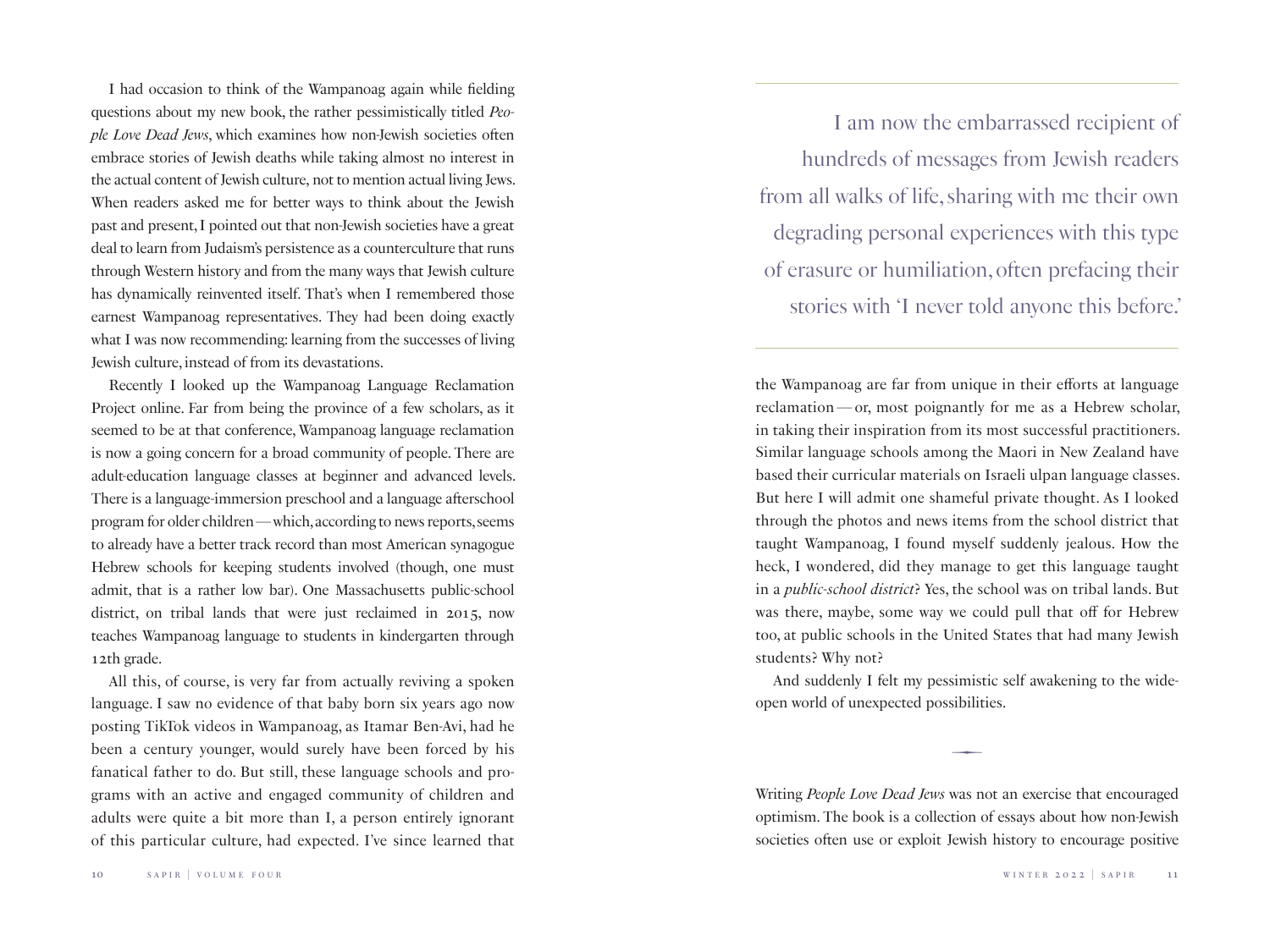The astonishing power of the Jewish past and present is not merely this culture's endurance or even its objective achievements, but precisely its astonishing resilience, its constant reinvention, its demonstration of what might be possible.

feelings about themselves, while simultaneously erasing living Jews and the actual content of real Jewish life. A case in point is a 2018 incident at the Anne Frank House in Amsterdam, where a young Jewish employee was asked to hide his yarmulke under a baseball cap for the sake of the museum's "neutrality" in celebrating the Jews' humanity—the humanity of the dead Jews, that is, not the living ones doing gross things like practicing Judaism. It was apparently very on-brand for the Anne Frank House to force a Jew into hiding.

For me, this was an intellectual phenomenon that I had repeatedly encountered in my work as a scholar, travel writer, and cultural commentator. But after I published the book, I had the misfortune of discovering that I was more right than I had known. I am now the embarrassed recipient of hundreds of messages from Jewish readers from all walks of life—religious and secular, young and old, from the United States and from around the world—sharing with me their own degrading personal experiences with this type of erasure or humiliation, often prefacing their stories with "I never told anyone this before." I spent 20 years as a scholar of Jewish studies and a novelist on Jewish themes, but my sudden transformation in the past few months into a receptacle for this public outpouring has shocked and disturbed me. Prior to publishing this book, I passionately agreed with the 20th-century Jewish historian Salo Baron's famous dismissal of the "lachrymose" view of Jewish history. Now that my readers have shared their private experiences with me, I have discarded my contempt for those caught in its thrall. I get it now.

But another result of this outpouring is that I am now, for the first time in my life, being asked for solutions to these problems. *What can we do?* my painfully sincere readers ask. My first thought as a lifelong pessimist is to tell them: *Nothing. Sorry.* And to add, as I mentally told the Wampanoag, *Good luck*. But that's not what the Wampanoag thought. Or what generations of Jews before us thought either.

I now have a very different attitude toward the Jewish past and present. One need not dismiss or minimize the "lachrymose" realities of Jewish history to perceive and marvel at its joys and triumphs; on the contrary, the blessing and the curse are entirely intertwined, because the astonishing power of the Jewish past and present is not merely this culture's endurance or even its objective achievements, but precisely its astonishing resilience, its constant reinvention, its demonstration of what might be possible. That reinvention was not foreordained or predictable; it required hard work and harder optimism about the existence of a future. The Judaism that emerged from the centuries following the Second Temple's destruction is not the same as the Judaism practiced in the time of the Temple, but it is deeply indebted to it, and its creative reinvention is a model of what psychologists now call post-traumatic growth. Theodor Herzl's 1902 novel *Altneuland* was speculative fiction, just as corny today as when it was written, and still full of many goofy things that never happened—except for the small detail of a real place named after that novel's translated Hebrew title, which was *Tel Aviv*.

These impossibilities are worth sharing with the world, if only because they demonstrate that more things are possible than we might assume. Sometimes I contemplate what non-Jewish students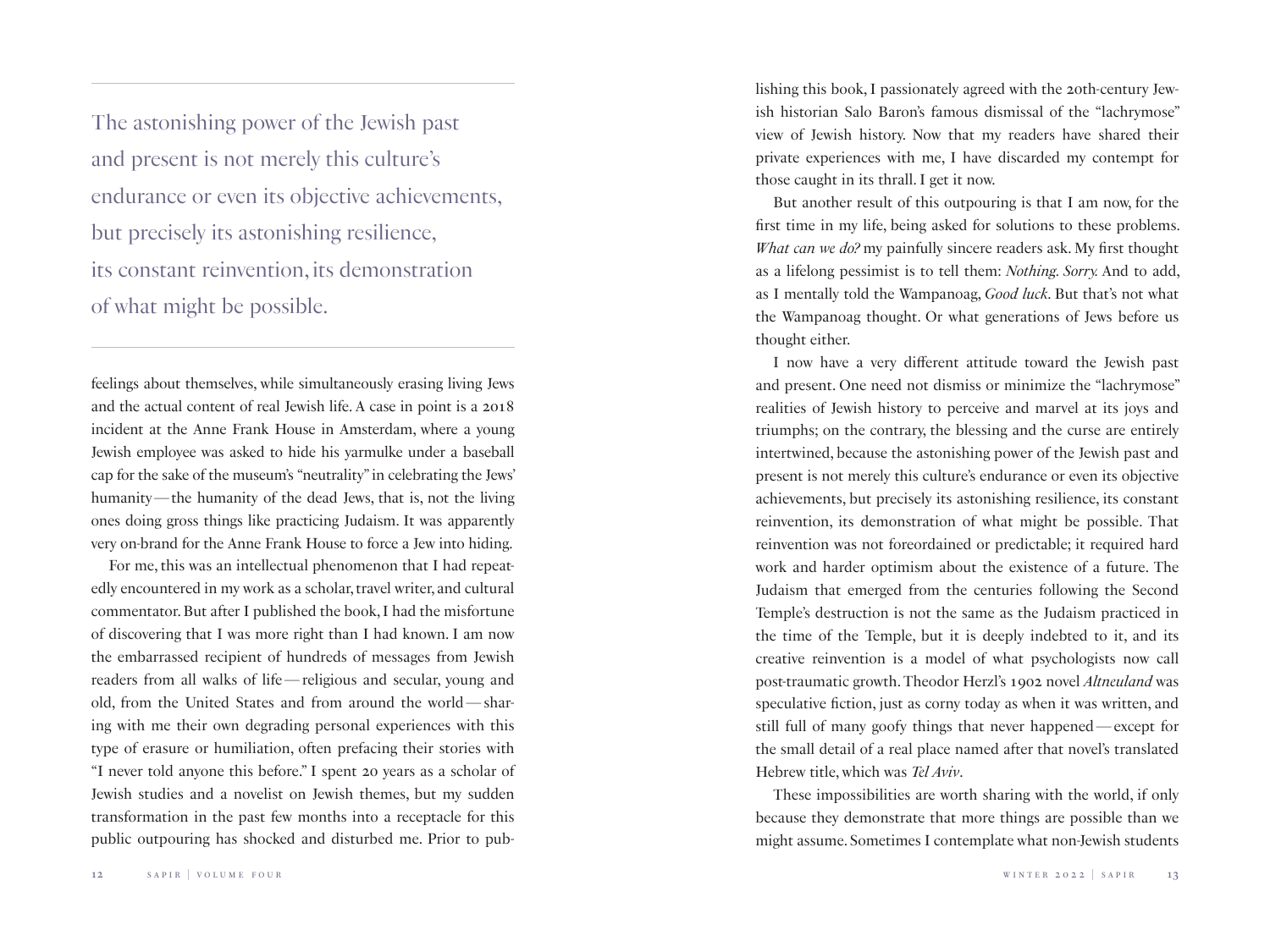in public schools learn about Jews in their history textbooks, and I imagine how that story of Western history might be turned upside down if such students actually learned what was possible. Most textbooks of this nature include only the "lachrymose" versions of Jewish history, mentioning only things such as the Holocaust. So students learn that Jews, essentially, are people who got murdered. But if actual Jewish history were to be included in such textbooks, an entirely new story would emerge that would open up all sorts of challenges to the way things are.

That same textbook that mentions Jews only in the context of persecutions, for example, probably also describes how mass literacy for the poor was not possible until the invention of the printing press and later industrial production. But if Jewish history were included in world history, this would be revealed to be a lie, since, of course, Jewish communities had almost universal male literacy for many centuries before the printing press, even if only in that very dead language called Hebrew. Teaching this historical fact would reveal that societies actually didn't require advanced technology or industrial production in order to achieve mass literacy, even among the poor; they merely needed to believe that reading was important.

As a history lesson, this might be rather depressing, because it would reveal the lost potential of untold millions of people left unnecessarily illiterate—as depressing as the lost potential of untold millions of women, including Jewish women. Obviously, there are many choices Jewish communities have made over the centuries that are profoundly depressing and limiting too, including choices Jewish communities are making right now. But as lessons about the future, these retroactively depressing facts might be profoundly inspiring. What other impossibilities might be open to us right at this moment, if we were to stop limiting our imaginations? What might happen if we had the courage to approach people different from us and discover how they did it—whether those people were our neighbors, people across the world, or our

Self-abnegation is not a virtue. We are entitled to want more than crumbs: the ability to desire more is the most humane act of respect for ourselves and others.

own ancestors? What might it be possible to hope for? What would we even want to want?

 $\overline{\phantom{0}}$ 

Traumatized people are used to feeling grateful for crumbs; such people do not think they are allowed to want things. The classic illustration of this problem in Jewish literature comes to us from the Yiddish writer I.L. Peretz, in his mock-pious story "Bontshe Shvayg." This infamous tale begins with the death of Bontshe Shvayg ("Bontshe the Silent"), opening with the words "Here on earth, the death of Bontshe Shvayg made no impression." Bontshe, we are told, was the poorest and most pathetic of people: neglected at birth, trampled in life, homeless and starving and buried in an unmarked grave. But this story is set in the next world, where Bontshe's arrival is heralded by angels who convene a divine court to judge him. The defense attorney describes Bontshe's many sufferings and how Bontshe silently endured them all, never once complaining of his plight. The prosecutor agrees, and the reader is led to believe that Bontshe's humility was admirable. But the story's trick lies at its end, when the divine court declines to pass judgment: "It is not for us to determine your portion of paradise. Take what you want!" Bontshe, however, has never learned the art of wanting things. He asks only for a roll